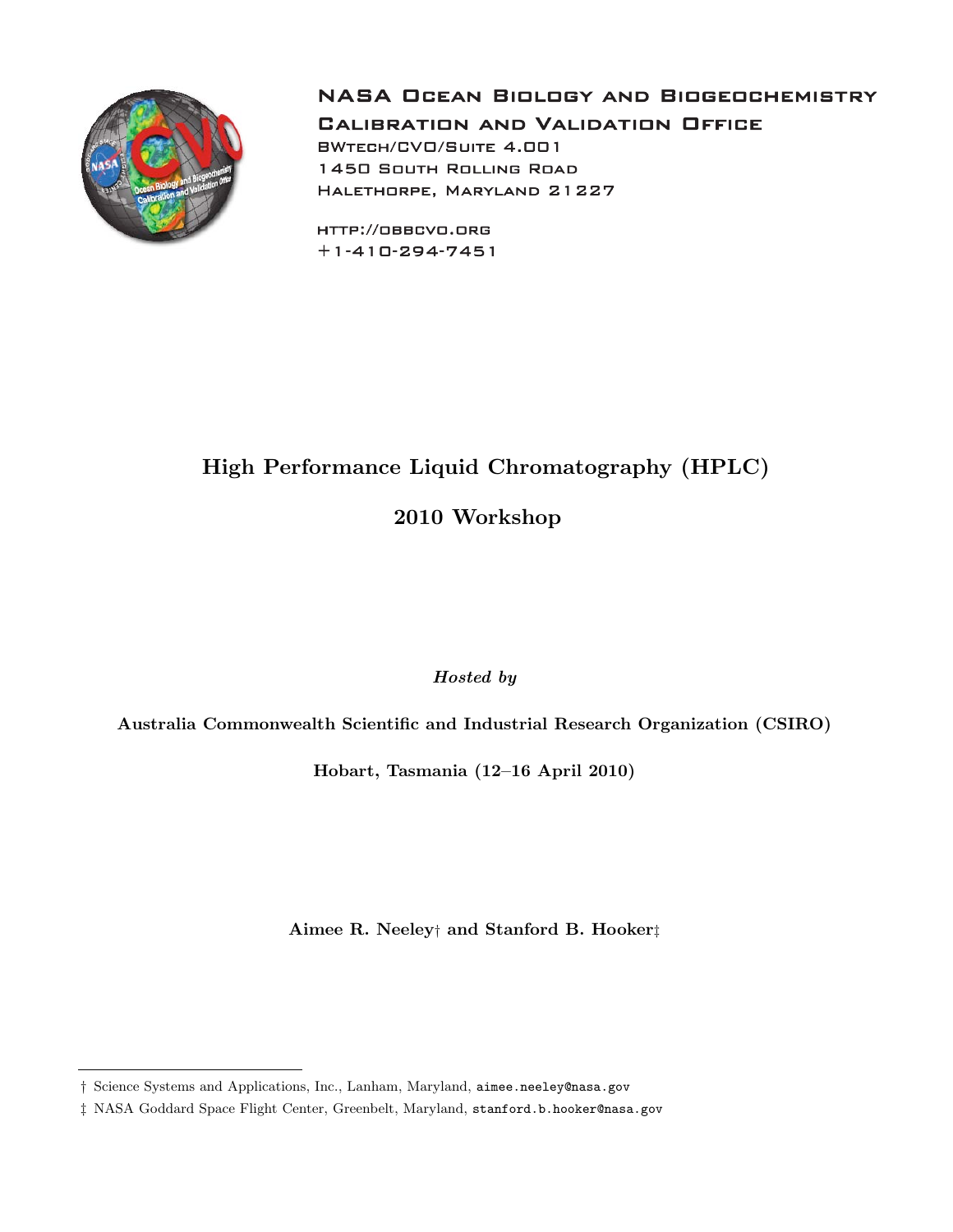#### **ABSTRACT**

Twelve international laboratories specializing in the determination of marine pigment concentrations using high performance liquid chromatography (HPLC) were intercompared using in situ samples and a mixed pigment sample derived from laboratory cultures as part of the fifth SeaWiFS HPLC Analysis Round-Robin Experiment (SeaHARRE-5). The sampling for the SeaHARRE-5 activity was organized and executed as a strictly coastal activity and the field samples were collected from primarily eutrophic waters within the coastal zones of the United States (New England) and Australia (Tasmania). The method intercomparisons were used for the following objectives: a) estimate the uncertainties in quantitating individual pigments and higher-order variables formed from sums and ratios; b) confirm if the chlorophyll a accuracy requirements for ocean color validation activities (approximately 25%, although 15% would allow for algorithm refinement) can be met in coastal waters; c) establish the reduction in uncertainties as a result of applying QA procedures; d) show the importance of establishing a properly defined referencing system in the computation of uncertainties; e) quantify the analytical benefits of performance metrics; and f) demonstrate the utility of a laboratory mix in understanding method performance. In addition, the remote sensing requirements for the in situ determination of total chlorophyll a were investigated to determine whether or not the average uncertainty for this measurement is being satisfied.

## Introduction

The first Sea-viewing Wide Field-of-view Sensor (Sea-WiFS) High Performance Liquid Chromatography (HPLC) Round-Robin Experiment (SeaHARRE-1) took place in 2000 (Hooker et al. 2000) and emphasized the so-called Case-1† waters of the open ocean. Because SeaHARRE-4 had shown an elevation in uncertainties associated with coastal samples (Hooker et al. 2010) with respect to the first three activities, which were all conducted in the open ocean, the SeaHARRE-5 activity again emphasized the optically more complex waters of the coastal zone, the socalled Case-2 waters.

Samples were collected in two different coastal environments, which were anticipated to have very different HPLC baselines. The first set of 12 samples were taken from the New England (United States) coastal waters around Portsmouth (New Hampshire), and the second set of 12 samples were obtained in the near vicinity of the coastal waters around Hobart (Tasmania). The latter were expected to have simpler baselines than the former, because the environmental conditions of the Tasmanian watersheds were expected to be less influenced by anthropogenic sources (as established by prior analyses by the Australia Commonwealth Scientific and Industrial Research Organization, CSIRO). The difference in baseline noise was a desirable feature of the sampling, because the SeaHARRE-4 samples had complicated baselines and the hypothesis was the noisy baselines were elevating pigment uncertainties. The two different types of baselines in the SeaHARRE-5 samples would prove or disprove this theory.

There was a strong opinion in the early planning for SeaHARRE-1 that the approach used in the Joint Global Ocean Flux Study (JGOFS)—selecting one method, in this case the Wright et al. (1991) method, and making it the protocol—should not be repeated, even unintentionally, because it stifles creativity. Two principal concerns with having too many practitioners using the same method was a) a bias in the predominant method would go undetected, and b) the state of the art would not continue to evolve. Consequently, the SeaHARRE activity emphasizes international participation to bring together the widest diversity of HPLC analysts and methods to provide the broadest investigation of community capabilities as possible.

Although diversity is needed, there are advantages in having a recurring set of core participants within the overall SeaHARRE activity. Most notably, the core group provides an established capability and knowledge base that can be counted on during data analysis, as well as workshop discussions (there have been almost as many workshops as round robins). The experience of the core analysts has helped steer the evolving objectives of each activity and provided invaluable learning opportunities for new analysts.

Method diversity has been a recurring challenge in terms of trying to balance the presence of core participants and new practitioners. The practical benefit of adopting a proven method instead of investing an unknown amount of time and resources in trying to improve a method, however, is simply too alluring. As one method emerged with outstanding performance capabilities—the Van Heukelem and Thomas (2001) method (VHT)—more and more Sea-HARRE participants switched to this method, which resulted in the core participants all using the same method.

<sup>†</sup> By definition, the optical properties of Case-1 waters are solely determined by the phytoplankton and its derivative products (Morel and Prieur 1977), whereas Case-2 optical properties are also determined by other material, e.g., from terrestrial or bottom origin.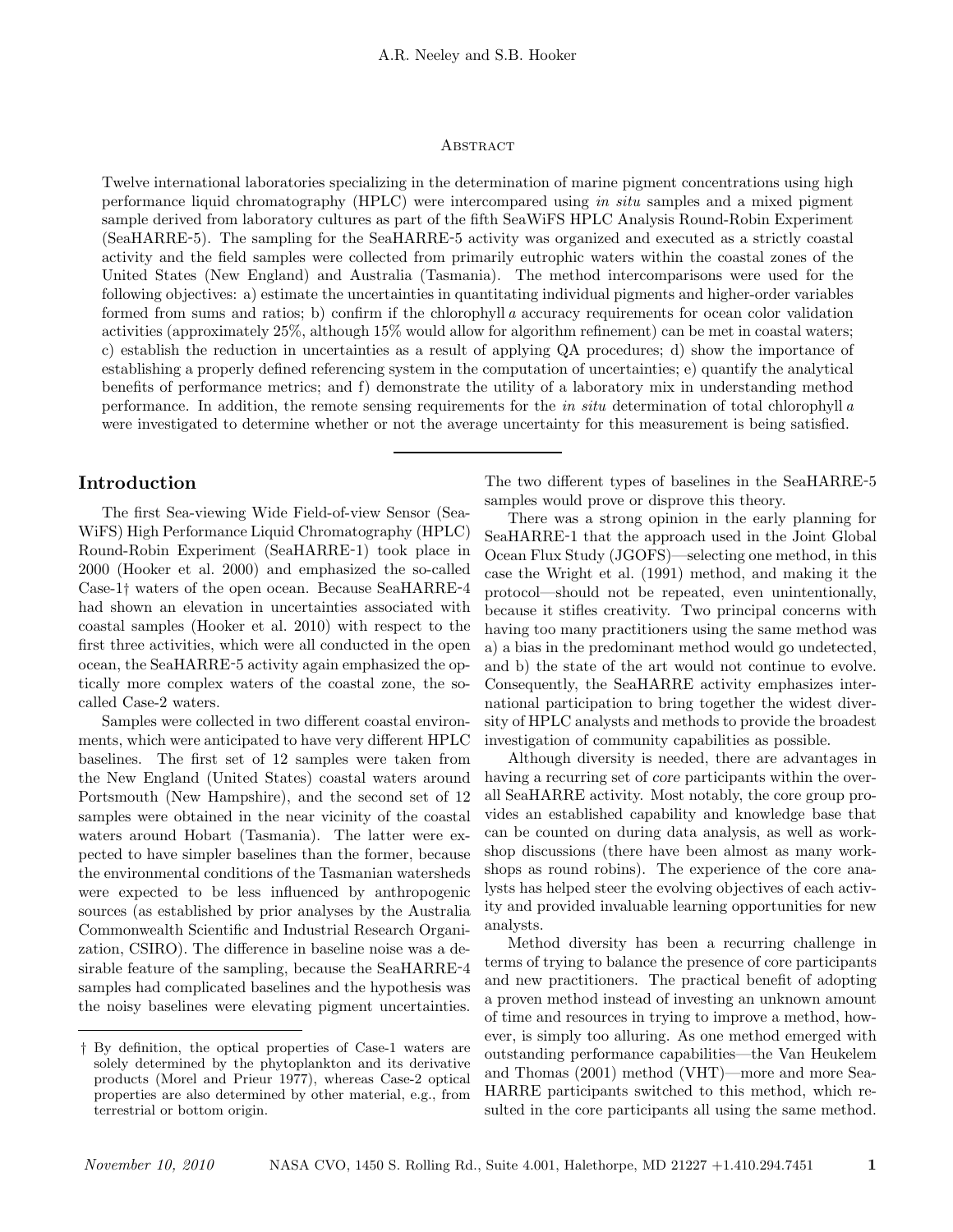This convergence to a single method is potentially worrisome, because the core participants have been a part of the quality-assured (QA) subset of laboratories used to provide the reference values in the computation of uncertainties.

To counter the trend towards a predominant method, SeaHARRE emphasizes international participation and a diversity of specialized analyses to understand how uncertainties are influenced by the full complexity of the methods being used. The latter has included a) new hardware introduced to an established method; b) new analysts, both experienced or novice, executing an established method; c) unequivocally damaged (defrosted) samples being analyzed by a QA laboratory; d) reanalyses of replicate samples to better understand analysis anomalies, and e) the use of two simultaneous methods by one laboratory. For SeaHARRE-5, the majority of the HPLC analysts were new to the activity (Table 1) and a variety of sample storage and extraction efficiency experiments were conducted.

The insights attained from the approximately biannual SeaHARRE collaborations have brought the HPLC pigment analysis community closer to uniformity. Each laboratory processes and analyzes samples using their standard laboratory practices and HPLC methods. The computation of uncertainties provides a better understanding of the performance level of the method, which directly affects data quality. The ultimate goal of SeaHARRE is a universal adoption of best practices and optimum method performance in the pigment community. Such a convergence can result in higher data quality and overall decreased uncertainties to comply with the validation requirements of ocean color algorithms.

The SeaHARRE-5 activity—hosted by Lesley Clementson, a four-time participant in SeaHARRE—took place from 12–16 April 2010 at the CSIRO facility in Hobart, Tasmania. The attendees consisted of both veteran and new participants. The primary objectives of the workshop were to introduce new participants to the concepts associated with achieving and maintaining QA in marine pigment analysis and quantitation (the performance metrics, accuracy, and precision); discuss method similarities and differences that influence the aforementioned QA parameters; and address outstanding concerns and issues associated with marine pigment quantitation during the working groups.

The major questions and concerns that were posed during the workshop included the following:

- How should pigments quantitated below the limit of quantitation (LOQ) be reported?
- How should small peaks be identified and quantitated?
- What are the methodological factors causing anomalously high uncertainties in certain primary pigments (e.g., diatoxanthin, 19'-hexanoyloxyfucoxanthin and 19'-butanoyloxyfucoxanthin)?
- Is the high uncertainty for prasinoxanthin caused by the interference of another carotenoid, e.g., 4 keto-19'-hexanoyloxyfucoxanthin?
- Would improvements in pigment quantitation or reporting practices (or both) decrease uncertainties?
- Should a new null value be used, so it can be unequivocally identified as a substitution value (e.g., a value with more digits of precision)?
- Would developing a common protocol for summing multiple peaks reduce uncertainties for certain pigments (e.g., when to sum the phaeophorbides and the peridinin main peak and associated epimer)?

The agenda for the workshop was constructed to facilitate the resolution of these questions and is presented in Fig. 1. Much of the discussion for the questions occurred during the break-out sessions for working groups or in the plenary sessions associated with synthesizing the material covered by the working groups.

# Working Group One

Working group one was concerned primarily with recommendations for improving the reporting practices for pigment products. It has been suggested that improving and homogenizing the reporting practices of pigments may avoid some uncertainty. Common discrepancies occur, particularly when pigment concentration is at, or near, the instrument LOQ, i.e., when peaks are small or are not confidently identified. The participants were divided into smaller subgroups to discuss three topics of interest: the first subgroup discussed method differences in reporting; the second subgroup discussed the determination of a new null value; and the third subgroup discussed problem pigments.

The first subgroup concluded that the so-called twosentence rule, developed during the SeaHARRE-3 activity (Hooker et al. 2009), is difficult for non-native English speakers and needs additional clarification:

If a peak is good and it can be proved to be the incorrect pigment for that retention time (e.g., the absorption spectrum does not match), do not report it; otherwise report it.

If a peak is bad and it cannot be proved to be the incorrect pigment, report it; otherwise do not report it.

The point of the two-sentence rule is to have the burden of proof switch as the quality of the data changes, but in each case to have the simpler task emphasized, so analysts will more likely be doing the same thing while doing less work. When the data is good, the burden is to prove a peak is not going to be correctly identified, and given the good data available, this task will be rather simple. When the data is poor, the burden is to disprove the assumption that the peak is correctly identified, but because the data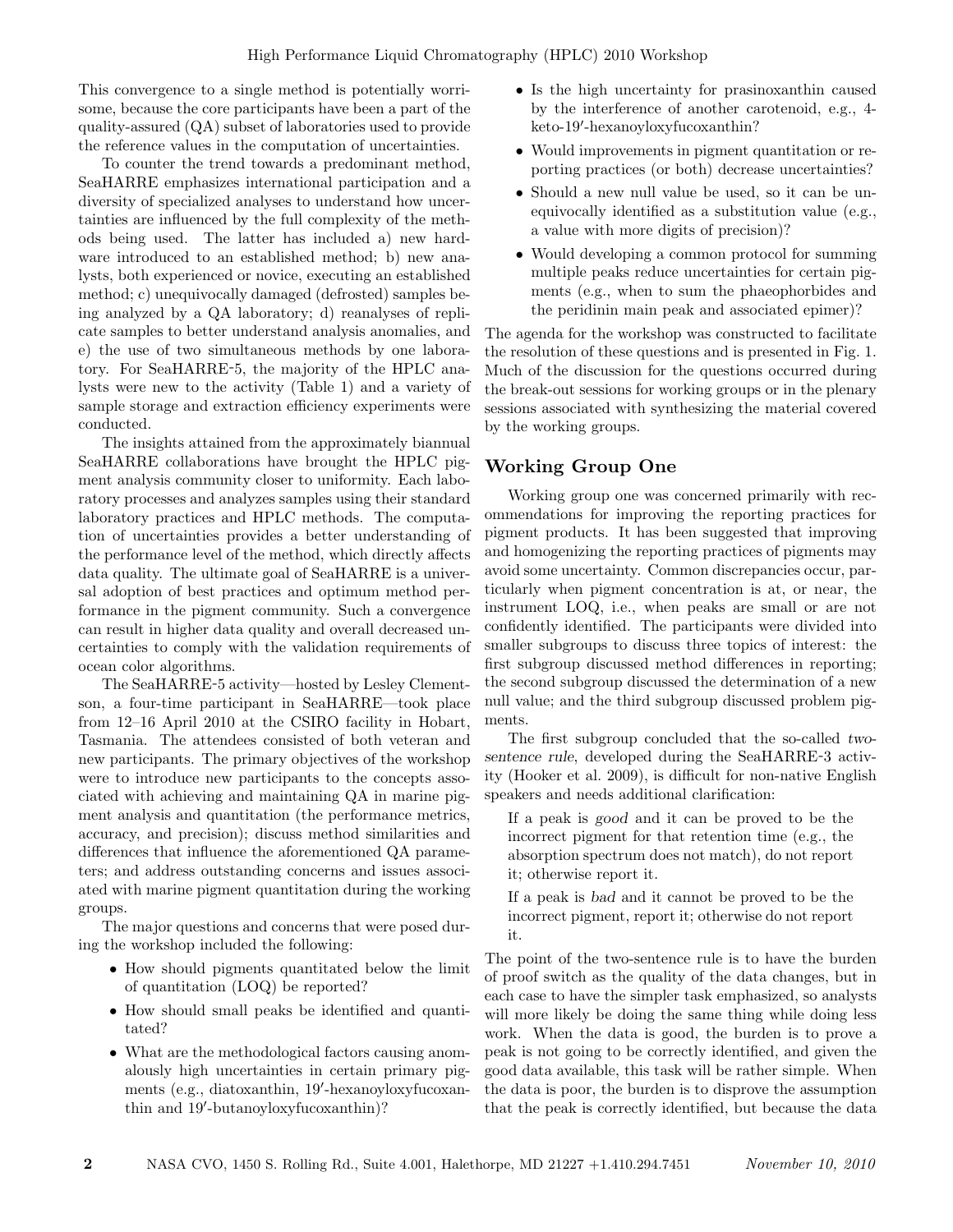| Time         | 13 April (Tue)                                                  | 14 April (Wed)                                               | 15 April (Thu)                     | 16 April (Fri)                                          |
|--------------|-----------------------------------------------------------------|--------------------------------------------------------------|------------------------------------|---------------------------------------------------------|
| 0830         | Welcome (L. Clementson)                                         | Welcome (L. Clementson)                                      | Welcome (L. Clementson)            | Welcome (L. Clementson)                                 |
|              | 0840 Workshop Agenda (S. Hooker) Workshop Agenda (S. Hooker)    |                                                              |                                    | Workshop Agenda (S. Hooker) Workshop Agenda (S. Hooker) |
| 0850         | SeaHARRE Overview, the                                          | <b>Calculating Uncertainties</b>                             | <b>CHEMTAX</b>                     |                                                         |
| 0900         | Governing Equation, and                                         | (S. Hooker)                                                  | (Simon Wright,                     |                                                         |
| 0910         | the NASA Perspective                                            | <b>Overview of SeaHARRE-5</b>                                | <b>Australian Antarctic</b>        |                                                         |
| 0920         | (S. Hooker)                                                     | <b>Analysis Results</b>                                      | Divison, Kingston)                 | <b>Estimation of Performance</b><br><b>Metrics</b>      |
| 0930         | The CSIRO Method                                                | (S. Hooker)                                                  | <b>Questions and Answers</b>       | (S. Hooker, L. Clementson,                              |
| 0940         | (L. Clementson)                                                 |                                                              | <b>New Pigments</b>                | C. Thomas, A. Neeley, and                               |
| 0950         | The USM Method                                                  | <b>SeaHARRE-5 Results Discussion</b>                         | (Shirley Jeffrey,                  | L. Shlüter)                                             |
| 1000         | (S. Lohrenz)                                                    | (S. Hooker)                                                  | CSIRO, Hobart)                     |                                                         |
| 1010         | The Scripps Method                                              | <b>SeaHARRE Technical Reports</b>                            |                                    |                                                         |
| 1020         | (W. Kozlowski)                                                  | (S. Hooker)                                                  | <b>Questions and Answers</b>       |                                                         |
| 1030         | <b>Break</b>                                                    | <b>Break</b>                                                 | <b>Break</b>                       | <b>Break</b>                                            |
| 1100         | The Bodø Method                                                 | <b>Reduced Performance from</b>                              | <b>IMOS</b>                        |                                                         |
| 1110         | (E. Egeland)                                                    | <b>Reporting Issues</b>                                      | (Simon Allen,                      |                                                         |
| 1120         | The HPL Method                                                  | (S. Hooker)                                                  | CSIRO, Hobart)                     |                                                         |
| 1130         | (C. Thomas)                                                     | <b>Recommendations for</b>                                   | <b>Ocean Color Validation</b>      | <b>Future Plans for the</b>                             |
| 1140         |                                                                 | <b>Improving Reporting Practices</b>                         | (Thomas Schroeder,                 | <b>SeaHARRE Activity</b>                                |
| 1150         | The FURG Method                                                 | of Pigment Products                                          | CSIRO, Canberra)                   | (S. Hooker)                                             |
| 1200         | (V. Garcia)                                                     | (S. Hooker, L. Clementson,<br>C. Thomas, A. Neeley, and      | <b>Algal Cultures and Pigments</b> |                                                         |
| 1210         | The IO Method                                                   | L. Shlüter)                                                  | (Susan Blackburn,                  |                                                         |
| 1220         | (V. Brotas)                                                     |                                                              | CSIRO, Hobart)                     |                                                         |
| 1230         |                                                                 |                                                              |                                    |                                                         |
| 1300         | Lunch                                                           | Lunch                                                        | Lunch                              | Lunch                                                   |
| 1330         |                                                                 |                                                              |                                    |                                                         |
| 1400         | The Dalhousie Method                                            | <b>Estimation of Uncertainties for</b>                       |                                    |                                                         |
| 1410         | (C. Normandeau)                                                 | the Terms Within the HPLC                                    |                                    |                                                         |
| 1420         | The GSFC/CVO Method                                             | <b>Governing Equation</b>                                    | <b>Tour of CSIRO</b>               |                                                         |
| 1430<br>1440 | (A. Neleey)                                                     | (S. Hooker, L. Clementson,                                   | (L. Clementson)                    |                                                         |
|              |                                                                 | C. Thomas, A. Neeley, and                                    |                                    |                                                         |
| 1450<br>1500 | <b>Quantitation Problems with</b><br>Prasinoxanthin (M. Maddox) | L. Shlüter)                                                  |                                    |                                                         |
| 1530         | <b>Break</b>                                                    | <b>Break</b>                                                 | <b>Break</b>                       |                                                         |
| 1600         |                                                                 |                                                              |                                    |                                                         |
| 1610         | The DHI Method                                                  | Performance as a Function of<br><b>Concentration and SNR</b> | <b>HPLC Issues Identified by</b>   | <b>Local Field Trip</b><br>(L. Clementson)              |
| 1620         | (L. Shlüter)                                                    | (S. Hooker)                                                  | <b>SeaHARRE Activities</b>         |                                                         |
| 1630         |                                                                 |                                                              | (S. Hooker)                        |                                                         |
| 1640         |                                                                 | <b>Reducing Uncertainties in the</b>                         |                                    |                                                         |
| 1650         | <b>Methods Discussion</b>                                       | <b>Quantitation of Small Peaks</b>                           |                                    |                                                         |
| 1700         | (C. Thomas)                                                     | (S. Hooker, L. Clementson,                                   | <b>Round Table Discussion</b>      |                                                         |
| 1710         |                                                                 | C. Thomas, A. Neeley, and                                    | with Invited Speakers              |                                                         |
| 1720         |                                                                 | L. Shlüter)                                                  |                                    |                                                         |
| 1730         | Adjourn                                                         | Adjourn                                                      | Adjourn                            |                                                         |

Fig. 1. The agenda for the SeaHARRE-5 workshop showing informal meeting times (blue), plenary sessions (green), break-out sessions for working group discussions (yellow), invited presentations (orange), and alternative scheduling (purple). Individual method presentations were the primary focus of the first day, followed by working group meetings in break-out sessions, invited presentations, final discussions and future plans, and a local field trip.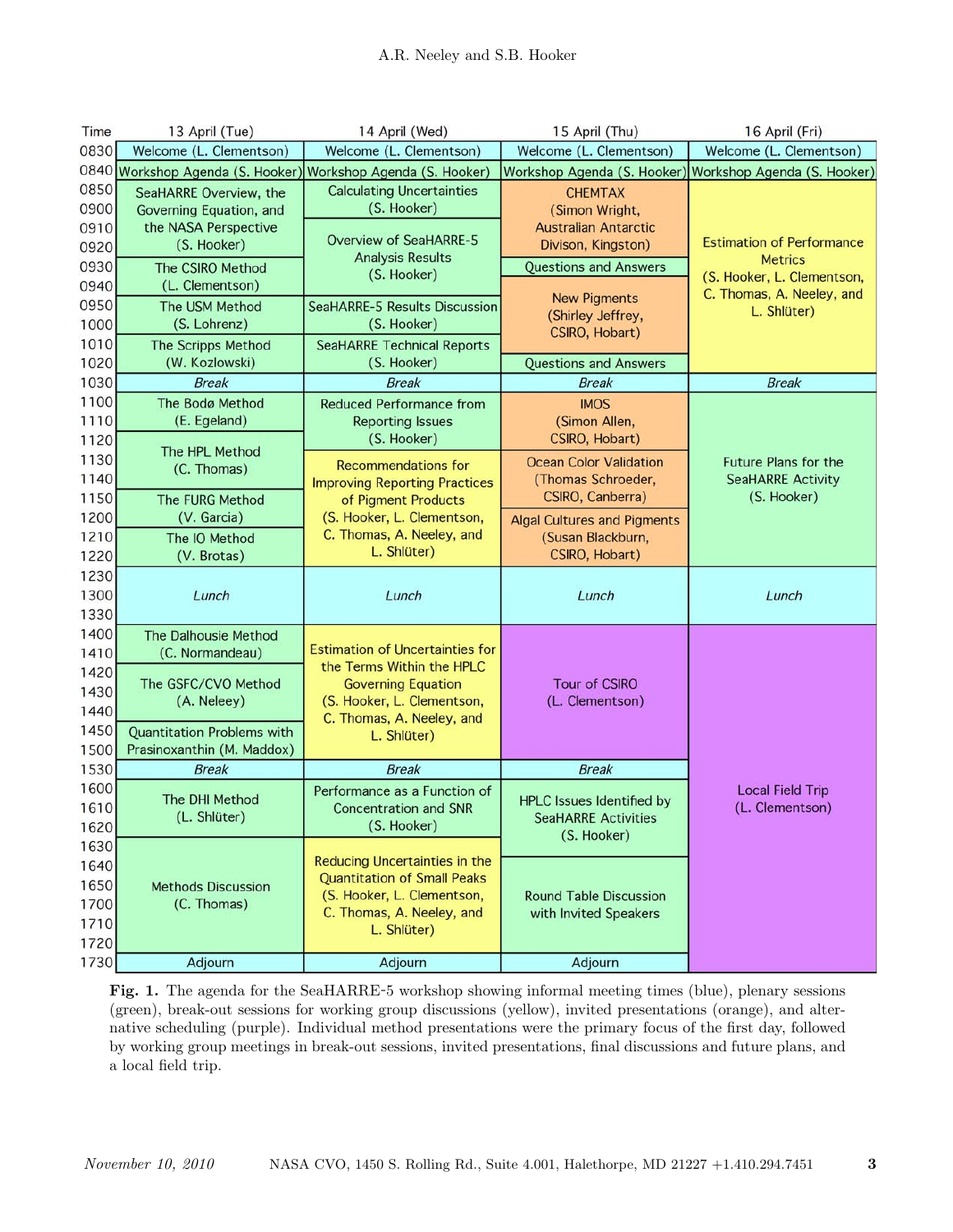Table 1. The participants of the workshop organized according to the organizations they represented (acronyms are defined in the glossary). Core participants (HPLC analysts who have participated in three or more Sea-HARRE activities) are shown in bold face typeface and new participants (HPLC analysts for which SeaHARRE-5 was their first intercomparison) are shown in slanted typeface (Fig. 2).

| Organization         | Country       | Participant                   | E-mail Address                 |
|----------------------|---------------|-------------------------------|--------------------------------|
| <b>CSIRO</b>         | Australia     | Lesley Clementson§            | lesley.clementson@csiro.au     |
|                      | Australia     | Tasha Waller                  | tasha.waller@csiro.au          |
|                      | Australia     | Shirley Jeffrey†              | shirley.jeffrey@csiro.au       |
|                      | Australia     | Simon Allen <sup>+</sup>      | simon.allen@csiro.au           |
|                      | Australia     | Thomas Schroeder <sup>+</sup> | thomas.schroeder@csiro.au      |
|                      | Australia     | Susan Blackburn†              | susan.blackburn@csiro.au       |
| AAD                  | Australia     | Simon Wright <sup>+</sup>     | simon.wright@aad.gov.au        |
| FURG                 | <b>Brazil</b> | Virginia Garcia               | docvmtg@furg.br                |
|                      | <b>Brazil</b> | Raphael Mendes                | rmendes@fc.ul.pt               |
| Dalhousie University | Canada        | Claire Normandeau             | c.normandeau@dal.ca            |
| <b>DHI</b>           | Denmark       | Louise Schlter                | lsc@dhigroup.com               |
|                      | Denmark       | Marete Allerup                | mea@dhigroup.com               |
| LOV                  | France        | Hervé Claustre‡               | claustre@obs-vlfr.fr           |
|                      | France        | Joséphine Ras‡                | jras@obs-vlfr.fr               |
| NIO                  | India         | S.G.P. Matondkar <sup>†</sup> | sgpm@nio.org                   |
|                      | India         | Shuma Parab‡                  | psushma@nio.org                |
| Bodø University      | Norway        | Einar Egeland                 | einar.skarstad.egeland@hibo.no |
| University of Lisbon | Portugal      | Vanda Brotas                  | vbrotas@fc.ul.pt               |
|                      | Portugal      | Paolo Cartaxana               | pcartaxana@fc.ul.pt            |
| GSFC/CVO             | <b>USA</b>    | Stanford Hooker§              | stanford.b.hooker@nasa.gov     |
|                      | <b>USA</b>    | Aimee Neeley                  | aimee.neeley@nasa.gov          |
| HPL                  | <b>USA</b>    | <b>Crystal Thomas</b>         | cthomas@hpl.umces.edu          |
|                      | <b>USA</b>    | Meg Maddox                    | mmaddox@umces.edu              |
| <b>SIO</b>           | <b>USA</b>    | Wendy Kozlowski               | wkozlowski@ucsd.edu            |
| <b>USM</b>           | <b>USA</b>    | <b>Steve Lohrenz</b>          | steven.lohrenz@usm.edu         |
|                      | <b>USA</b>    | Sumit Chakraborty             | sumit.chakraborty@usm.edu      |

§ A meeting organizer.

† An invited speaker.

‡ Did not attend the workshop, but participated in the data analysis.

are poor, there will be little chance this will be possible, so the usual outcome will be the straightforward solution of simply reporting it.

The four cases of the two-sentence rule can also be summarized in terms of absorption spectra matching (the most common means for accepting or rejecting peak identities) as follows:

- 1. If a peak is good and it matches the spectrum, report it;
- 2. If a peak is good and it does not match the spectrum, do not report it;
- 3. If a peak is bad and it cannot be proved to not match the spectrum, report it; and
- 4. If a peak is bad and it can be proved to not match the spectrum, do not report it.

The language of the two-sentence rule is purposely vague, in terms of the definitions of a "good" versus "bad"

peak. The idea was to use it as a motivator for analysts to start establishing what these definitions should be. Although aspects of the definitions were discussed, these terms are expected to be more completely defined in a future working group.

The second subgroup determined that all quantitated values will have three digits of precision and the null value will have six digits, which will flag the pigment as not quantitated. The new null value will be 0.000999.

The third subgroup was assigned the task of addressing the topic of problematic pigments, or those pigments that consistently produce high uncertainties. The subgroup suggested that one recurring problem that may contribute to high uncertainties was associated with the rules for reporting coeluting pigments and summing pigments. For example, there are discrepancies among analysts on whether to sum all identified phaeophorbide peaks (usually three or more) or quantitate them separately. Moreover, there is a lack of agreement on whether to include the peri-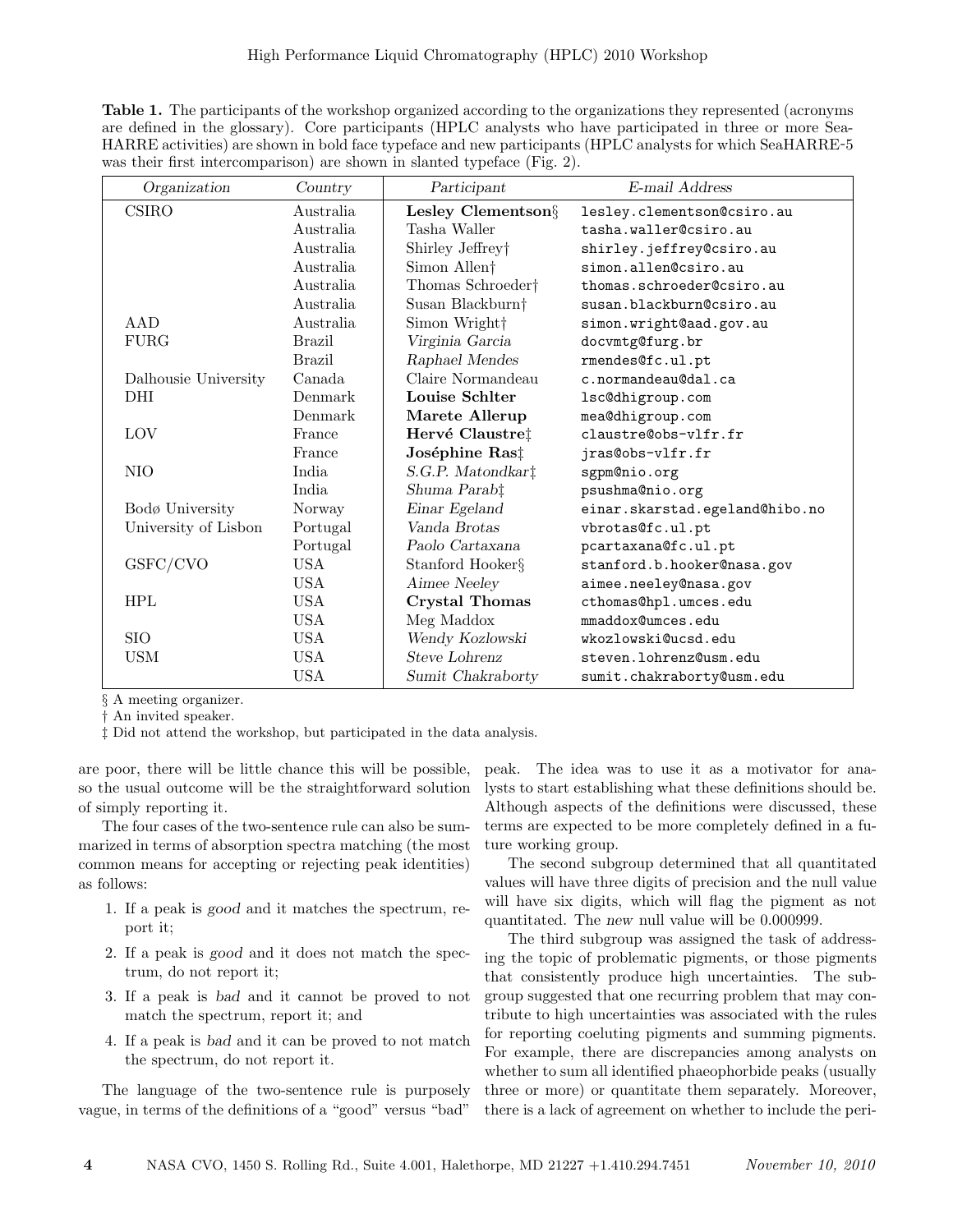### A.R. Neeley and S.B. Hooker



Fig. 2. The participants for the HPLC workshop who were responsible for producing the analytical results: (top to bottom and left to right: Virginia Garcia, Merete Allerup, Louise Schl¨uter, Steve Lohrenz; Paolo Cartaxana, Raphael Mendes, Sumit Chakraborty, Stanford Hooker; Wendy Kozlowski, Claire Normandeau, Crystal Thomas, Einar Egeland, Tasha Waller; Aimee Neeley, Lesley Clementson, Vanda Brotas, and Meg Maddox.

dinin epimer that follows the main (parent) peridinin peak in the final quantitation, or quantitate them separately.

The third subgroup also suggested that the problem of uncertainties might be associated with coeluting peaks, which are method dependent. The question was posed as to whether or not there should be a threshold that determines when to report these pigments as a sum and when to report them as individual pigments. It was also suggested that a list of the limitations of each method should be compiled and then determine what can be done to optimize these methods through modifications, although it is understood that some of these issues are hardware dependent.

One concern of the participants was the reporting practices used to provide data products. For example, if the presence of a pigment is uncertain, particularly when it is at a low concentration where spectra matching can become dubious, how should it be reported? At low concentrations, the spectral matches are noisy, so the ambiguity in reporting practices increases significantly. One suggestion was to devise a similarity index, particularly for those pigments that possess similar spectra. To accomplish this task, a separate spectral library would be constructed using diluted pigment standards to simulate low concentrations observed in some field samples.

## Working Group Two

Working group two was concerned primarily with defining a good and bad peak. Following the first discussion about the reporting practices associated with the clarifications to the two-sentence rule, it was obvious that objective definitions of 'good' and 'bad' peaks should be determined. These questions prompted a second working group that was divided into the following three subgroups: the first subgroup was to define a good peak; the second subgroup was to define a bad peak; and the third subgroup was to assess software applications that are available for defining these parameters.

The first subgroup proposed the following criteria for a good peak: on the basis of the peak itself, a good peak should have a symmetrical shape, a good signal-to-noise ratio (SNR), and the same spectrum all over the peak. In comparison with the reference standard, a good peak should have the same peak width, retention time, spectral wavelength(s), and spectral shape.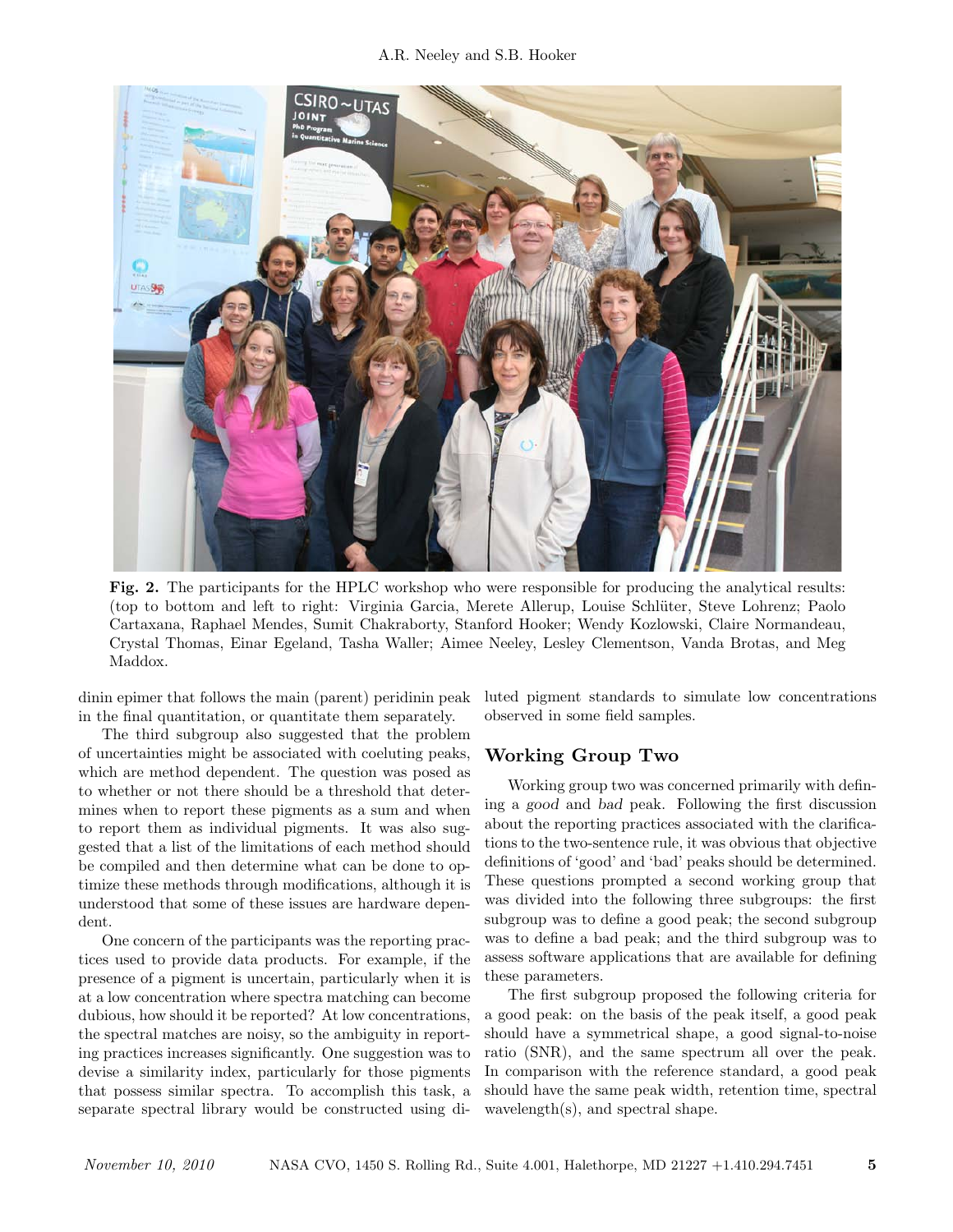The second subgroup defined a bad peak as having a retention time outside the normal range; an abnormal elution order; an asymmetric or distorted peak—asymmetry includes peak doubling, peak tailing, unexpected shouldering, and peak broadness in relation to height; poor resolution (e.g., coelution); low SNR; and baseline distortion or anomaly.

The bad peak spectral characteristics were defined as low similarity to candidate library spectra; low SNR of the spectrum (the spectral form is not clear because of excessive noise); multiple spectrum matches with library spectra; an incomplete absorption spectrum (i.e., a partial match); and inconsistencies of the spectrum in different regions of the peak.

The second subgroup also developed a method that may be used to decide when a peak is bad:

- If the peak is big and does not exhibit any of the bad peak characteristics defined above, move to assessing the spectral characteristics.
- For small peaks (as defined by SNR) the peak shape characteristics are often bad, so they should be evaluated based on SNR and spectra.

Future considerations for defining bad peaks that must be discussed further include establishing how many characteristics define a peak as bad; determining whether good peaks are only defined by peak characteristics other than spectra, and whether bad peaks are defined by both shape and spectral characteristics; and investigating if there is a gradient between the good and bad peak. For the latter, this involves discerning whether or not there is a breaking point between the two, is it always in the same place, or does the pigment determine it?

The third subgroup assessed software features that may help with defining good and bad peaks and decided that SNR, spectra match (a numerical value), and tailing factor are features of most software packages that may help to characterize good and bad peaks. Thresholds may be set using these parameters to determine good and bad peaks. Next, the software manufacturers should be contacted to elucidate other possible features of the software to meet these parameters. The automation of these values into the reporting system would be ideal.

# Working Group Three

Working group three was concerned primarily with applying definitions of good and bad peaks to chromatograms. After the second working group discussion concluded, the participants were given the opportunity to review their chromatograms from the SeaHARRE-5 activity and choose three examples of what they considered good and bad peaks. Each participating laboratory presented these chosen peaks to the rest of the group to test the applicability of the previously determined definitions of good and bad to the identification and quantification of marine pigments.

## Working Group Four

Working group three was concerned primarily with the estimation of performance metrics. The participants discussed the current version of the performance metrics and whether it should be revised, i.e., should parameters be removed or added for further refinement. All agreed that software-dependent parameters, such as peak symmetry, should not be used because of differences among software manufacturers on how these values are calculated. Moreover, it was acknowledged that the performance metrics are based (in part) on the analysis of standards, which are more representative of analyzing samples from cultures rather than the field. The current weighting is more towards the latter than the former, because the latter represents a more complex sample set and the majority of the SeaHARRE samples are field samples.

It was suggested that the performance metrics should be more explicitly weighted based on the analysis type. For example, if 50% of the phytoplankton samples from a particular laboratory are cultured and 50% are sourced from the field, then the performance metrics for each analytical environment would be equally weighted (multiplied by 0.5) and summed to produce a more representative overall performance; or, the two different performance capabilities could be reported separately (in which case, there would be no weighting).

It was suggested that the exchange of field samples with other laboratories would act as a periodic quality check of precision and accuracy. In this same context, DHI could collect field samples and sell them for this type of comparison. If this idea were adopted, the samples would need to cover all water types (oligotrophic, mesotrophic, eutrophic, and coastal waters). Another suggestion was to use 13 mm filters instead of 25 mm filters to decrease filtration time and extraction volume. It was also suggested that zeaxanthin and lutein individual standards could be mixed together and then analyzed to assess resolution.

## Future SeaHARRE Activities

One of the objectives of the SeaHARRE activities is to address problem sets frequently encountered by the pigment community. Previous activities have examined the effects of damaged samples, storage methods, and extraction efficiency on data quality; however, many other scenarios exist and should be addressed. The participants were asked to list topics or problem sets they would like to address, and the resulting suggestions for the future include the analysis of the following:

- Samples from regions of high chlorophyll a (i.e., bloom conditions with chlorophyll a concentrations approaching or exceeding  $50 \,\mathrm{mg\,m}^{-3}$ );
- Samples from harmful algal blooms;
- Samples from algal cultures;
- Samples from freshwater ecosystems;